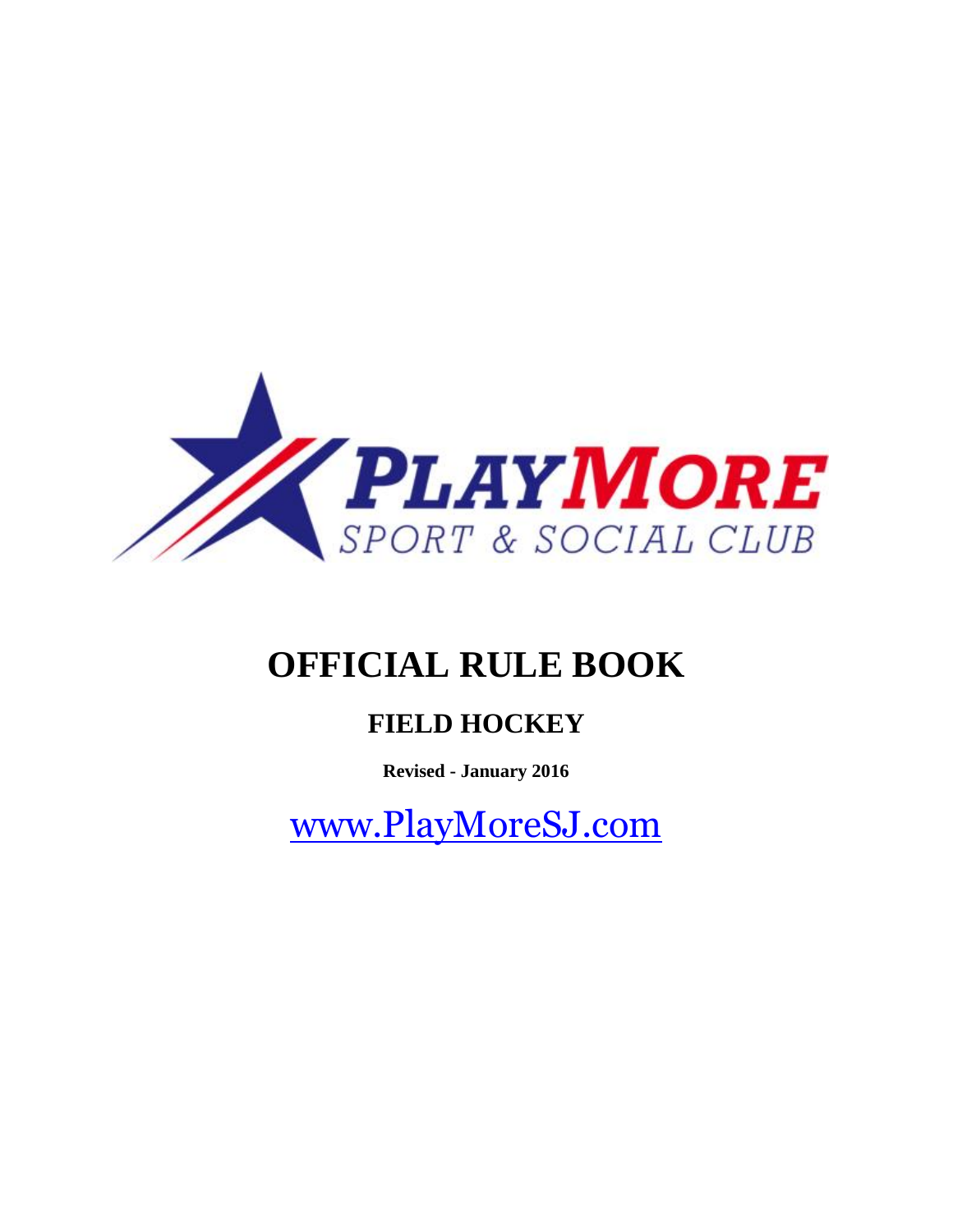#### **1. EQUIPMENT AND FIELD**

- I. Field dimensions will vary, depending on the facility.
- II. All players must wear a mouth piece and shin guards.
- III. Any player that does not have both pieces of equipment will not be eligible to play.
- IV. PlayMore will supply game balls.

# **1. GAME PLAY RULES**

PlayMore follows the National Federation of State High School Rules as a guideline, with the following rules being changed or highlighted.

#### **Timing**

I. Two 23-Minute Halves (3 Minutes Halftime) with running clock, except:

#### **Substitutions**

- I. Teams may substitute players at any time during active play of the game without stoppage of play or time clock. Changes "on the fly" are permitted; yet are not to be done in a way to gain an advantage during game play.
- II. There is no limit to the number of players who are permitted to be substituted at the same time or to the number of times any player is permitted to substitute or be substituted.

# **Start and Re-start the Game**

- I. The home team will be awarded the ball first and is permitted to play the ball in any direction.
- II. Direction of play is reversed in the second half of the match.
- III. All players other than the player taking the centre pass must be in the half of the pitch which includes the goal they are defending
- IV. A bully takes place to re-start a match when time or play has been stopped for an injury or for any other reason and no penalty has been awarded :
	- $\circ$  A bully is taken close to the location of the ball when play was stopped. The ball is placed between one players from each team who face each other with the goal they are defending to their right. The two players start with their sticks on the ground to the right of the ball and then tap the flat faces of their sticks together once just over the ball after which either player is permitted to play the ball.
- V. A player is not allowed to use the wall in any way to help shield the ball.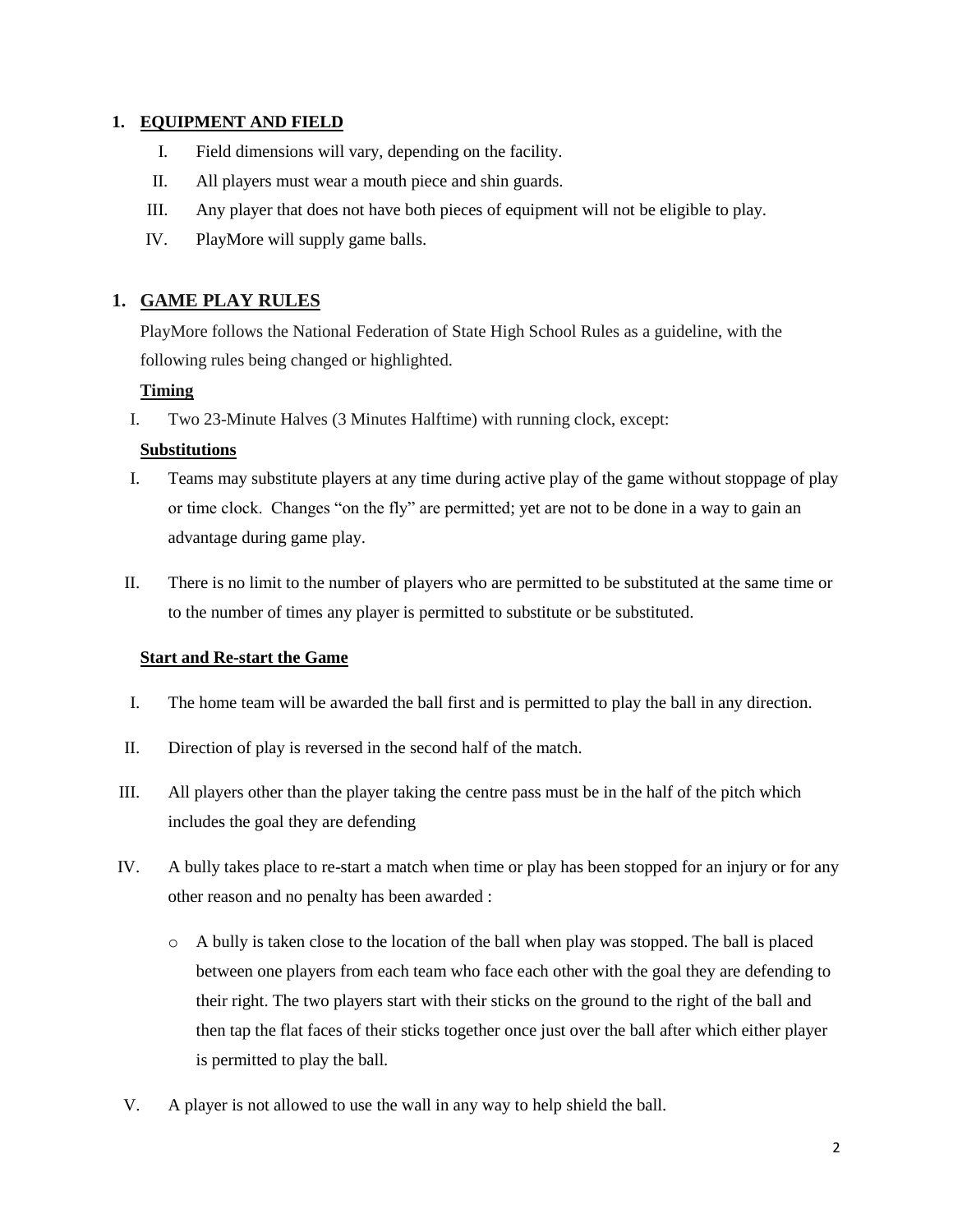- VI. A player is not allowed to lift the ball any higher than the knee.
- VII. Any back swing or other use of the stick that is ruled by the referee as dangerous will result in a whistle and the ball will be awarded to the other team.
- VIII. No hacking or stick interference is allowed.
- IX. Players must not obstruct an opponent who is attempting to play the ball. Players obstruct if they:
	- o Back into an opponent
	- o Physically interfere with the stick or body of an opponent
	- o Shield the ball from a legitimate tackle with their stick or any part of their body.
	- o A stationary player receiving the ball is permitted to face in any direction. A player with the ball is permitted to move off with it in any direction except bodily into an opponent or into a position between the ball and an opponent who is within playing distance of the ball and attempting to play it.
	- o A player who runs in front of or blocks an opponent to stop them legitimately playing or attempting to play the ball is obstructing (this is third party or shadow obstruction). This also applies if an attacker runs across or blocks defenders when a penalty corner is being taken.
- X. A goal is scored when an attacker pushes, flicks or scoops into the opponent's goal from within the scoring circle.
- XI. If a ball is played from outside the 'shooting circle' and it goes directly into the goal or is only touched by a defender on the way, it does not count as a score.

#### **Stroke**

I. In any instance in which a penalty stroke would be the call, a goal will be awarded to the team who would have been given a chance to shoot the penalty stroke.

# **Penalties**

I. Advantage: A penalty is awarded only when a player or team has been disadvantaged by an opponent breaking the rules. If awarding a penalty is not an advantage to the team which did not break the rules, play will continue.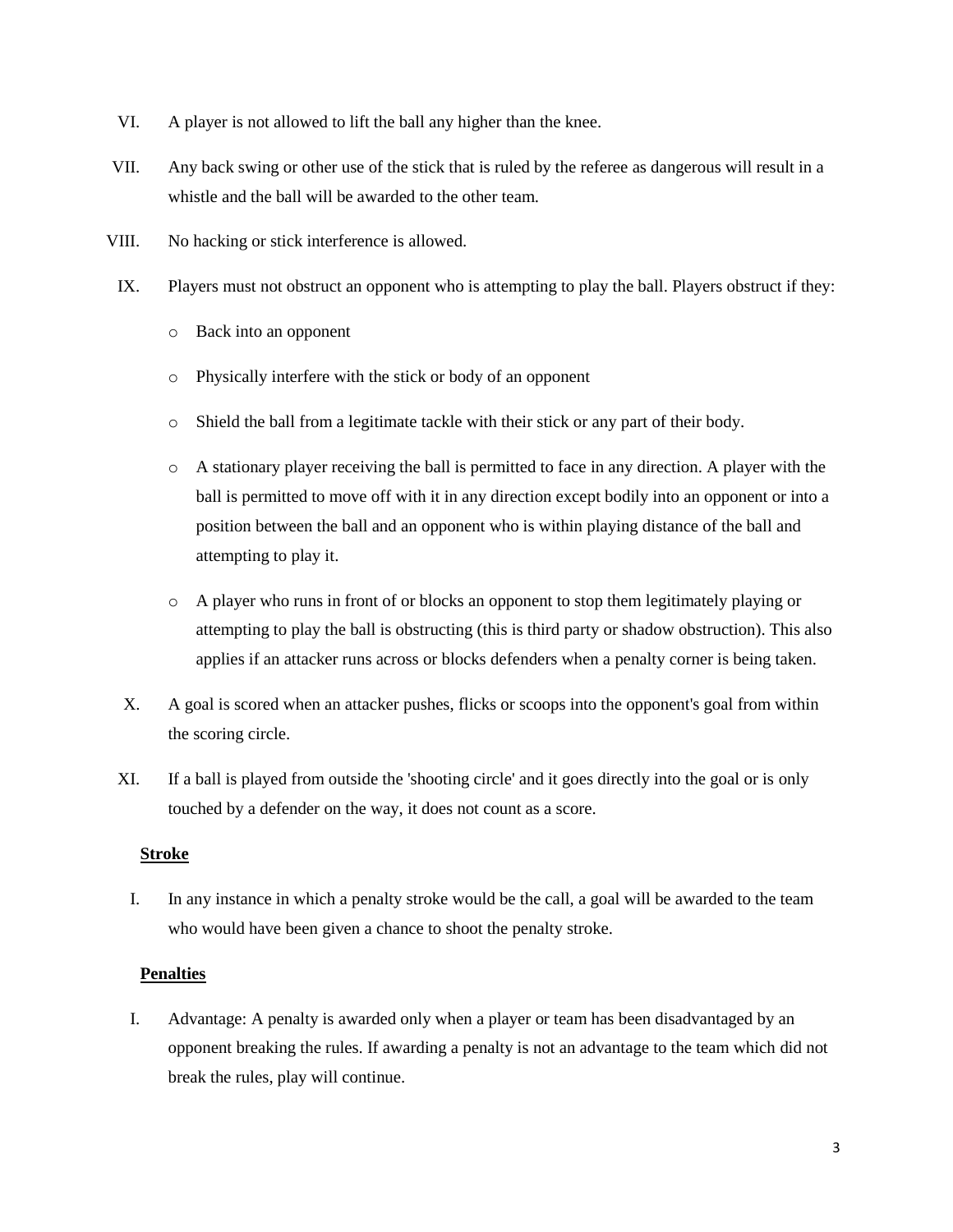- II. A free hit is awarded to the opposing team :
	- o For an offence by an attacker in the half of the pitch they are attacking
	- o For an unintentional offence by a defender outside the circle but within the half of the pitch they are defending
- III. A penalty corner is awarded :
	- o For an offence by a defender in the circle which does not prevent the probable scoring of a goal
	- o For an intentional offence in the circle by a defender against an opponent who does not have possession of the ball or an opportunity to play the ball
	- $\circ$  For an intentional offence by a defender outside the circle but within the half of the pitch they are defending

# **Free Hit**

- I. A free hit is taken close to where the offence occurred.
- II. The ball must be stationary.
- III. Self starts are permitted ball must be stopped/controlled before beginning self start.
- IV. Opponents must be at least 3 yards from the ball.
- V. Free hits going into the opponent's circle must be moved 5 yards before entering the circle. (Penalty corner hits do not have to move 5 yards before entering circle, see Penalty Corners below)

# **Penalty Corners**

- I. Besides the four players permitted on the goal-line during the corner, all other players must return behind midfield before the start of the corner.
	- a. During a short-handed corner, all players besides the two players permitted on the goal-line during the corner must return behind midfield before the start of the corner.
- II. A direct hit into the circle is permitted as well as self start, the ball is not required to move 5 yards before entering the circle.